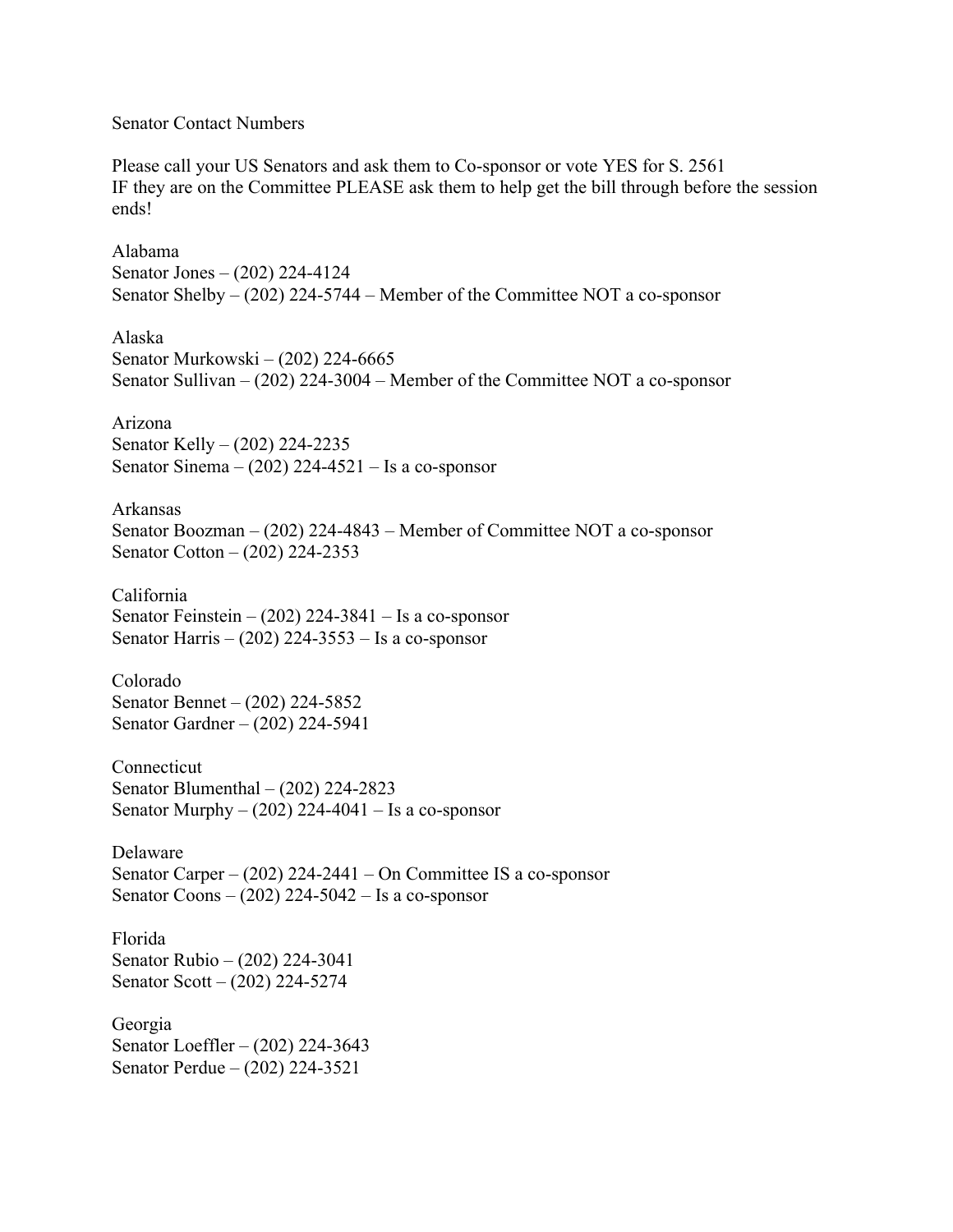Hawaii Senator Hirono – (202) 224-6361 Senator Schatz –  $(202)$  224-3934 – Is a co-spsonor

Idaho Senator Crapo – (202) 224-6142 Senator Risch – (202) 224-2752

Illinois Senator Duckworth – (202) 224-2854 – On Committee IS a co-sponsor Senator Durbin – (202) 224-2152 – Is a co-sponsor (have him talk to his Illinois fellow rep!)

Indiana Senator Braun – (202) 224-4814 – On Committee NOT a co-sponsor Senator Young – (202) 224-5623

Iowa Senator Ernst – (202) 224-3254 – On Committee NOT a co-sponsor Senator Grassley – (202) 224-3744

Kansas Senator Moran – (202) 224-6521 Senator Roberts – (202) 224-4774

Kentucky Senator McConnell– (202) 224-2541 Senator Paul– (202) 224-4343

Louisiana Senator Cassidy– (202) 224-5824 Senator Kennedy– (202) 224-4623

Maine Senator Collins– (202) 224-2523 – Is a co-sponsor Senator King– (202) 224-5344 – Is a co-sponsor

Maryland Senator Cardin– (202) 224-4524 – On Committee IS a co-sponsor Senator Van Hollen– (202) 224-4654 – On Committee IS a co-sponsor

**Massachusetts** Senator Markey– (202) 224-2742 – On Committee IS a co-sponsor Senator Warren– (202) 224-4543

Michigan Senator Peters– (202) 224-6221 - Is a co-sponsor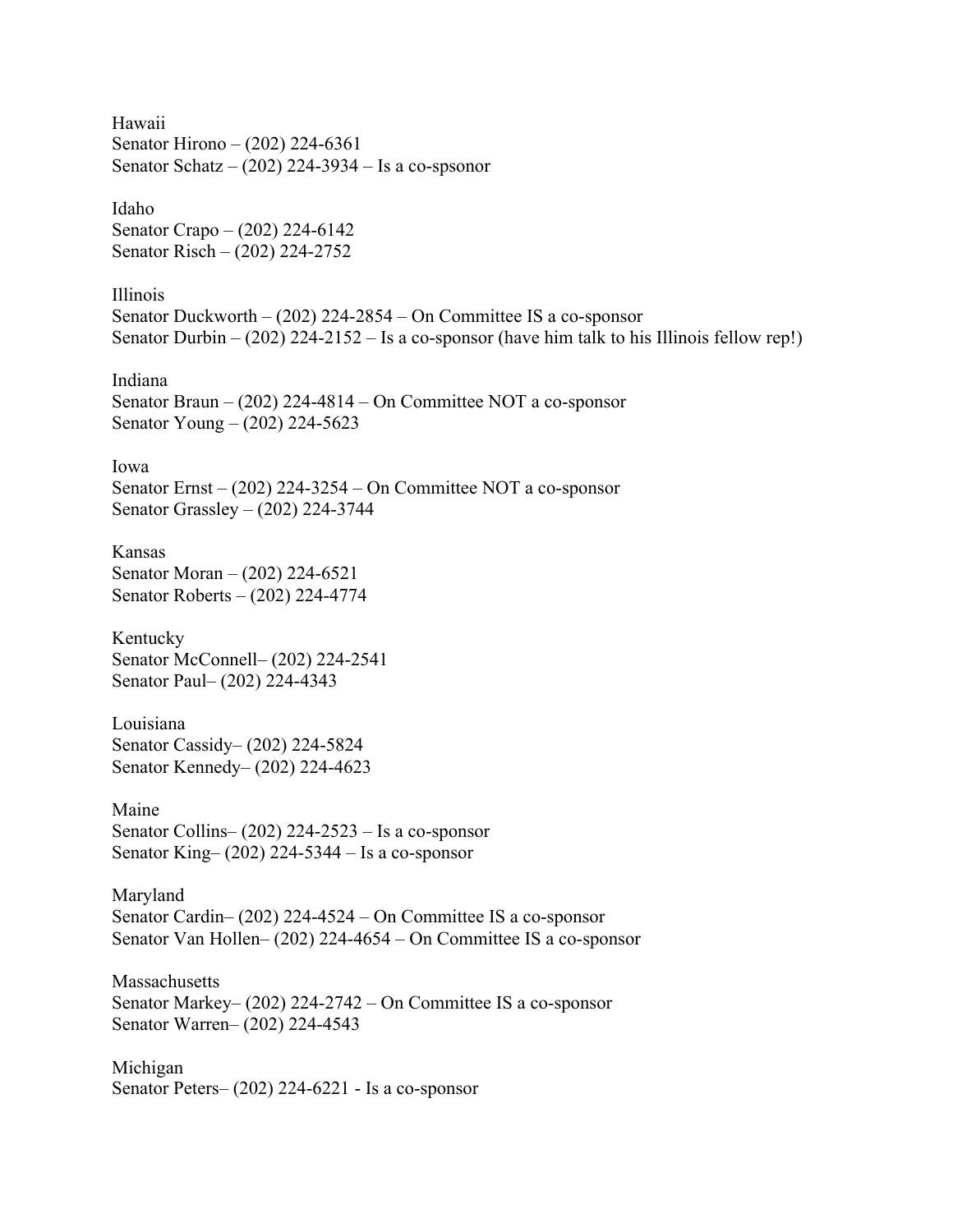Senator Stabenow– (202) 224-4822

Minnesota Senator Klobuchar– (202) 224-3244 Senator Smith– (202) 224-5641

Mississippi Senator Hyde-Smith– (202) 224-5054 Senator Wicker– (202) 224-6253 – On Committee NOT a co-sponsor

Missouri Senator Blunt– (202) 224-5721 Senator Hawley– (202) 224-6154

Montana Senator Daines– (202) 224-2651 Senator Tester– (202) 224-2644

Nebraska Senator Fischer– (202) 224-6551 Senator Sasse– (202) 224-4224

Nevada Senator Corteze Masto– (202) 224-3542 - Is a co-sponsor Senator Rosen– (202) 224-6244 - Is a co-sponsor

New Hampshire Senator Hassan– (202) 224-3324 - Is a co-sponsor Senator Shaheen– (202) 224-2841 - Is a co-sponsor

New Jersey Senator Booker– (202) 224-3224 – On Committee IS a co-sponsor Senator Menendez– (202) 224-4744 - Is a co-sponsor

New Mexico Senator Heinrich– (202) 224-5521 - Is a co-sponsor Senator Udall– (202) 224-6621 - Is a co-sponsor

New York Senator Gillibrand– (202) 224-4451 – On Committee IS a co-sponsor Senator Schumer– (202) 224-6542

North Carolina Senator Burr– (202) 224-3154 - Is a co-sponsor Senator Tillis– (202) 224-6342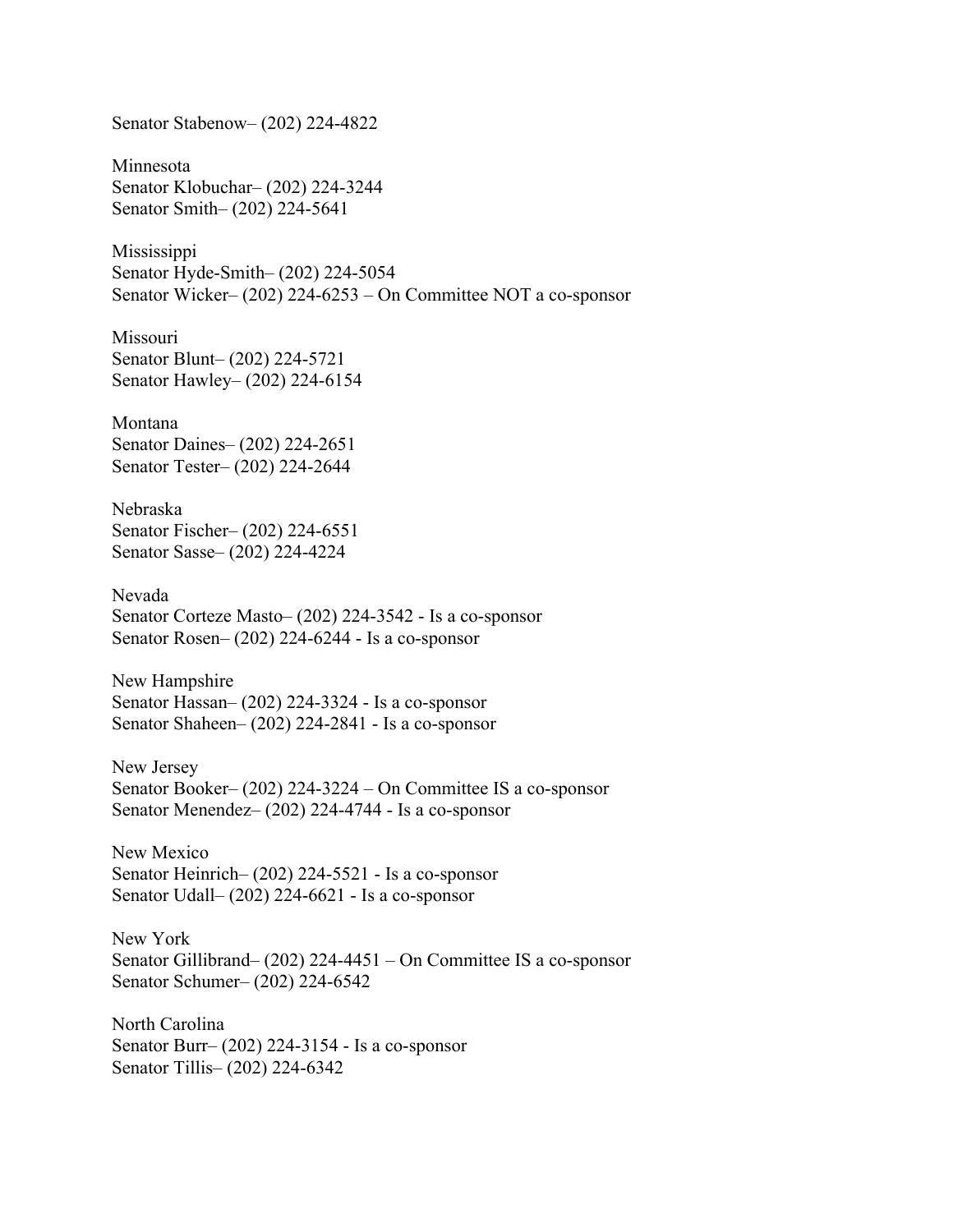North Dakota Senator Cramer– (202) 224-2043 – On Committee NOT a co-sponsor Senator Hoeven– (202) 224-2551

Ohio Senator Brown– (202) 224-2315 Senator Portman– (202) 224-3353

Oklahoma Senator Inhofe– (202) 224-4721 – On Committee NOT a co-sponsor Senator Lankford– (202) 224-5754

Oregon Senator Merkley– (202) 224-3753 – On Committee IS a co-sponsor Senator Wyden– (202) 224-5244 - Is a co-sponsor

Pennsylvania Senator Casey– (202) 224-6324 - Is a co-sponsor Senator Toomey– (202) 224-4254

Rhode Island Senator Reed– (202) 224-4642 - Is a co-sponsor Senator Whitehouse– (202) 224-2921 – On Committee IS a co-sponsor

South Carolina Senator Graham– (202) 224-5972 Senator Scott– (202) 224-6121

South Dakota Senator Rounds– (202) 224-5842 - On Committee NOT a co-sponsor Senator Thune– (202) 224-2321

Tennessee Senator Alexander– (202) 224-4944 Senator Blackburn– (202) 224-3344

Texas Senator Cornyn– (202) 224-2934 Senator Cruz– (202) 224-5922

Utah Senator Lee– (202) 224-5444 Senator Romney– (202) 224-5251

Vermont Senator Leahy– (202) 224-4242 - Is a co-sponsor